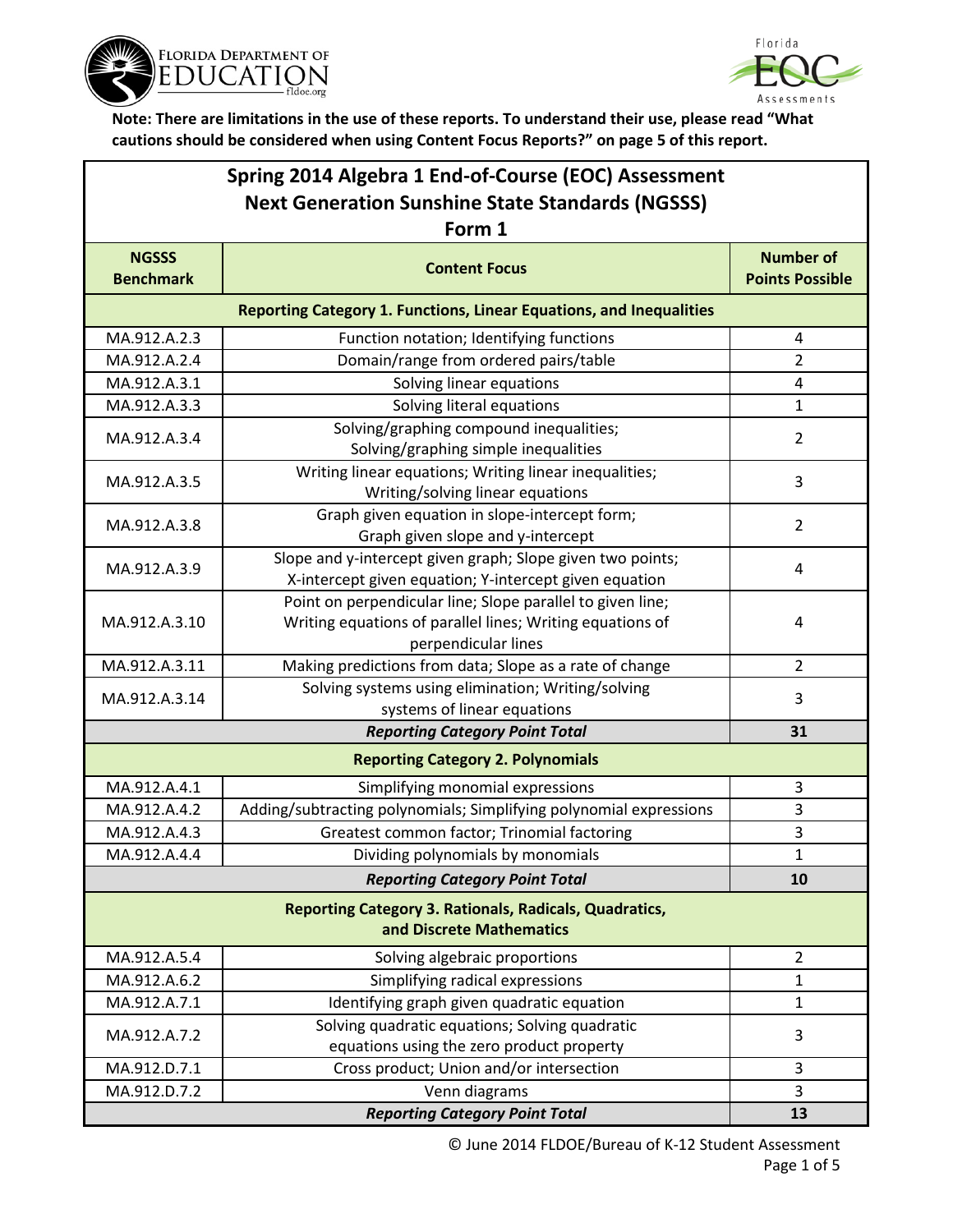



**Note: There are limitations in the use of these reports. To understand their use, please read "What cautions should be considered when using Content Focus Reports?" provided on page 5 of this report.**

| Spring 2014 Algebra 1 End-of-Course (EOC) Assessment                                      |                                                                                                                                                      |                                            |  |  |  |
|-------------------------------------------------------------------------------------------|------------------------------------------------------------------------------------------------------------------------------------------------------|--------------------------------------------|--|--|--|
| <b>Next Generation Sunshine State Standards (NGSSS)</b>                                   |                                                                                                                                                      |                                            |  |  |  |
| Form 2                                                                                    |                                                                                                                                                      |                                            |  |  |  |
| <b>NGSSS</b><br><b>Benchmark</b>                                                          | <b>Content Focus</b>                                                                                                                                 | <b>Number of</b><br><b>Points Possible</b> |  |  |  |
| Reporting Category 1. Functions, Linear Equations, and Inequalities                       |                                                                                                                                                      |                                            |  |  |  |
| MA.912.A.2.3                                                                              | Function notation; Identifying functions                                                                                                             | 4                                          |  |  |  |
| MA.912.A.2.4                                                                              | Domain/range from ordered pairs/table                                                                                                                | $\overline{2}$                             |  |  |  |
| MA.912.A.3.1                                                                              | Solving linear equations                                                                                                                             | 4                                          |  |  |  |
| MA.912.A.3.3                                                                              | Solving literal equations                                                                                                                            | $\mathbf{1}$                               |  |  |  |
| MA.912.A.3.4                                                                              | Solving/graphing compound inequalities;<br>Solving/graphing simple inequalities                                                                      | $\overline{2}$                             |  |  |  |
| MA.912.A.3.5                                                                              | Solving literal equations; Writing linear equations;<br>Writing/solving linear equations                                                             | 3                                          |  |  |  |
| MA.912.A.3.8                                                                              | Graph given equation in slope-intercept form;<br>Graph given slope and y-intercept                                                                   | $\overline{2}$                             |  |  |  |
| MA.912.A.3.9                                                                              | Slope and y-intercept given graph; Slope given two points; X-intercept<br>given equation; Y-intercept given equation                                 | 4                                          |  |  |  |
| MA.912.A.3.10                                                                             | Point on perpendicular line; Slope parallel to given line; Writing<br>equations of parallel lines; Writing linear<br>equations given point and slope | 4                                          |  |  |  |
| MA.912.A.3.11                                                                             | Making predictions from data; Slope as a rate of change                                                                                              | $\overline{2}$                             |  |  |  |
| MA.912.A.3.14                                                                             | Solving systems using elimination; Writing/solving<br>systems of linear equations                                                                    | 3                                          |  |  |  |
|                                                                                           | <b>Reporting Category Point Total</b>                                                                                                                | 31                                         |  |  |  |
|                                                                                           | <b>Reporting Category 2. Polynomials</b>                                                                                                             |                                            |  |  |  |
| MA.912.A.4.1                                                                              | Simplifying monomial expressions                                                                                                                     | 3                                          |  |  |  |
| MA.912.A.4.2                                                                              | Adding/subtracting polynomials; Multiplying binomial expressions                                                                                     | 3                                          |  |  |  |
| MA.912.A.4.3                                                                              | Greatest common factor; Simplifying rational expressions;<br><b>Trinomial factoring</b>                                                              | 3                                          |  |  |  |
| MA.912.A.4.4                                                                              | Dividing polynomials by monomials                                                                                                                    | 1                                          |  |  |  |
|                                                                                           | <b>Reporting Category Point Total</b>                                                                                                                | 10                                         |  |  |  |
| <b>Reporting Category 3. Rationals, Radicals, Quadratics,</b><br>and Discrete Mathematics |                                                                                                                                                      |                                            |  |  |  |
| MA.912.A.5.4                                                                              | Solving algebraic proportions                                                                                                                        | $\overline{2}$                             |  |  |  |
| MA.912.A.6.2                                                                              | Simplifying radical expressions                                                                                                                      | $\mathbf{1}$                               |  |  |  |
| MA.912.A.7.1                                                                              | Identifying graph given quadratic equation                                                                                                           | $\mathbf{1}$                               |  |  |  |
| MA.912.A.7.2                                                                              | Solving quadratic equations using the zero product property                                                                                          | 3                                          |  |  |  |
| MA.912.D.7.1                                                                              | Cross product; Union and/or intersection                                                                                                             | 3                                          |  |  |  |
| MA.912.D.7.2                                                                              | Venn diagrams<br><b>Reporting Category Point Total</b>                                                                                               | 3                                          |  |  |  |
|                                                                                           | 13                                                                                                                                                   |                                            |  |  |  |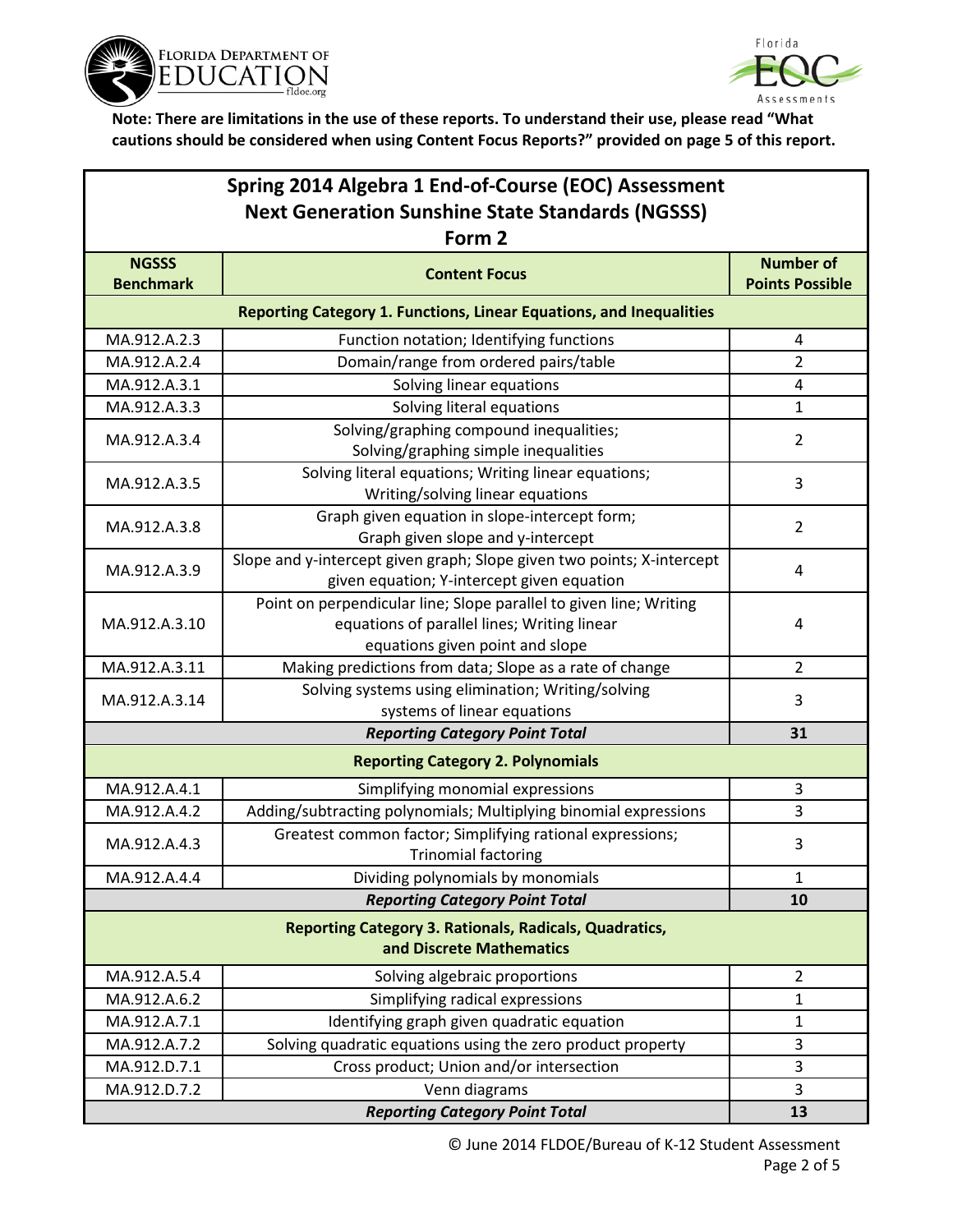



**Note: There are limitations in the use of these reports. To understand their use, please read "What cautions should be considered when using Content Focus Reports?" provided on page 5 of this report.**

| Spring 2014 Algebra 1 End-of-Course (EOC) Assessment                                      |                                                                                                                                                            |                                            |  |  |  |
|-------------------------------------------------------------------------------------------|------------------------------------------------------------------------------------------------------------------------------------------------------------|--------------------------------------------|--|--|--|
| <b>Next Generation Sunshine State Standards (NGSSS)</b>                                   |                                                                                                                                                            |                                            |  |  |  |
| Form <sub>3</sub>                                                                         |                                                                                                                                                            |                                            |  |  |  |
| <b>NGSSS</b><br><b>Benchmark</b>                                                          | <b>Content Focus</b>                                                                                                                                       | <b>Number of</b><br><b>Points Possible</b> |  |  |  |
|                                                                                           | <b>Reporting Category 1. Functions, Linear Equations, and Inequalities</b>                                                                                 |                                            |  |  |  |
| MA.912.A.2.3                                                                              | Function notation; Identifying functions                                                                                                                   | 4                                          |  |  |  |
| MA.912.A.2.4                                                                              | Domain/range from ordered pairs/table                                                                                                                      | $\overline{2}$                             |  |  |  |
| MA.912.A.3.1                                                                              | Solving linear equations                                                                                                                                   | 4                                          |  |  |  |
| MA.912.A.3.3                                                                              | Solving literal equations                                                                                                                                  | 1                                          |  |  |  |
| MA.912.A.3.4                                                                              | Justify steps in solving inequalities; Solving/graphing simple inequalities                                                                                | $\overline{2}$                             |  |  |  |
| MA.912.A.3.5                                                                              | Writing linear equations; Writing linear inequalities;<br>Writing/solving linear equations                                                                 | 3                                          |  |  |  |
| MA.912.A.3.8                                                                              | Graph given equation in slope-intercept form;<br>Graph given slope and y-intercept                                                                         | $\overline{2}$                             |  |  |  |
| MA.912.A.3.9                                                                              | Slope given equation; Slope given two points; X-intercept given<br>equation; Y-intercept given equation                                                    | 4                                          |  |  |  |
| MA.912.A.3.10                                                                             | Point on perpendicular line; Slope parallel to given line;<br>Writing equations of parallel lines; Writing linear<br>equations given slope and y-intercept | 4                                          |  |  |  |
| MA.912.A.3.11                                                                             | Making predictions from data; Slope as a rate of change                                                                                                    | $\overline{2}$                             |  |  |  |
| MA.912.A.3.14                                                                             | Solving systems using elimination; Writing systems of linear<br>equations; Writing/solving systems of linear equations                                     | 3                                          |  |  |  |
|                                                                                           | <b>Reporting Category Point Total</b>                                                                                                                      | 31                                         |  |  |  |
|                                                                                           | <b>Reporting Category 2. Polynomials</b>                                                                                                                   |                                            |  |  |  |
| MA.912.A.4.1                                                                              | Simplifying monomial expressions                                                                                                                           | 3                                          |  |  |  |
| MA.912.A.4.2                                                                              | Adding/subtracting polynomials; Simplifying polynomial expressions                                                                                         | 3                                          |  |  |  |
| MA.912.A.4.3                                                                              | Greatest common factor; Trinomial factoring                                                                                                                | 3                                          |  |  |  |
| MA.912.A.4.4                                                                              | Dividing polynomials by monomials                                                                                                                          | $\mathbf{1}$                               |  |  |  |
|                                                                                           | <b>Reporting Category Point Total</b>                                                                                                                      | 10                                         |  |  |  |
| <b>Reporting Category 3. Rationals, Radicals, Quadratics,</b><br>and Discrete Mathematics |                                                                                                                                                            |                                            |  |  |  |
| MA.912.A.5.4                                                                              | Solving algebraic proportions                                                                                                                              | $\overline{2}$                             |  |  |  |
| MA.912.A.6.2                                                                              | Simplifying radical expressions                                                                                                                            | $\mathbf{1}$                               |  |  |  |
| MA.912.A.7.1                                                                              | Identifying graph given quadratic equation                                                                                                                 | $\mathbf{1}$                               |  |  |  |
| MA.912.A.7.2                                                                              | Solving quadratic equations using the zero product property;<br>Solving quadratic equations with quadratic formula                                         | 3                                          |  |  |  |
| MA.912.D.7.1                                                                              | Cross product; Union and/or intersection                                                                                                                   | 3                                          |  |  |  |
| MA.912.D.7.2                                                                              | Venn diagrams                                                                                                                                              | 3                                          |  |  |  |
|                                                                                           | <b>Reporting Category Point Total</b>                                                                                                                      | 13                                         |  |  |  |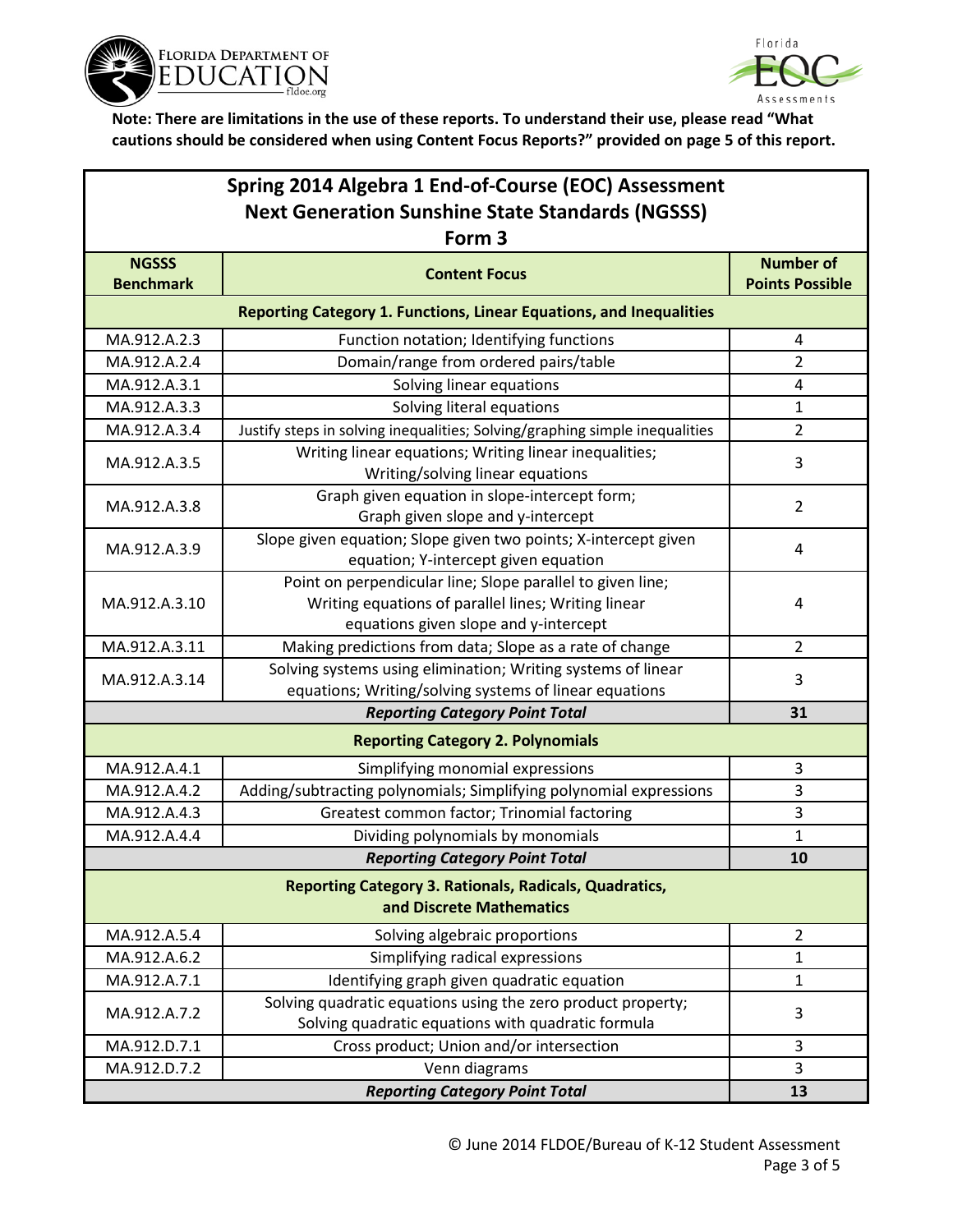



**Note: There are limitations in the use of these reports. To understand their use, please read "What cautions should be considered when using Content Focus Reports?" provided on page 5 of this report.**

| Spring 2014 Algebra 1 End-of-Course (EOC) Assessment    |
|---------------------------------------------------------|
| <b>Next Generation Sunshine State Standards (NGSSS)</b> |
| $\Gamma$ $\sim$ $\sim$ $\sim$ $\Lambda$                 |

| Form 4                                                                                    |                                                                                                                                             |                                            |  |  |
|-------------------------------------------------------------------------------------------|---------------------------------------------------------------------------------------------------------------------------------------------|--------------------------------------------|--|--|
| <b>NGSSS</b><br><b>Benchmark</b>                                                          | <b>Content Focus</b>                                                                                                                        | <b>Number of</b><br><b>Points Possible</b> |  |  |
| <b>Reporting Category 1. Functions, Linear Equations, and Inequalities</b>                |                                                                                                                                             |                                            |  |  |
| MA.912.A.2.3                                                                              | Function notation; Identifying functions                                                                                                    | 4                                          |  |  |
| MA.912.A.2.4                                                                              | Domain/range from ordered pairs/table                                                                                                       | $\overline{2}$                             |  |  |
| MA.912.A.3.1                                                                              | Solving linear equations                                                                                                                    | 4                                          |  |  |
| MA.912.A.3.3                                                                              | Solving literal equations                                                                                                                   | $\mathbf{1}$                               |  |  |
| MA.912.A.3.4                                                                              | Solving/graphing compound inequalities; Solving/graphing<br>simple inequalities                                                             | $\overline{2}$                             |  |  |
| MA.912.A.3.5                                                                              | Writing linear equations; Writing linear inequalities;<br>Writing/solving linear equations                                                  | 3                                          |  |  |
| MA.912.A.3.8                                                                              | Graph given equation in slope-intercept form;<br>Graph given slope and y-intercept                                                          | $\overline{2}$                             |  |  |
| MA.912.A.3.9                                                                              | Slope given two points; X-intercept given equation;<br>Y-intercept given equation                                                           | 4                                          |  |  |
| MA.912.A.3.10                                                                             | Point on perpendicular line; Slope parallel to given line; Writing<br>equations of parallel lines; Writing equations of perpendicular lines | 4                                          |  |  |
| MA.912.A.3.11                                                                             | Making predictions from data; Slope as a rate of change                                                                                     | $\overline{2}$                             |  |  |
| MA.912.A.3.14                                                                             | Solving systems using elimination; Writing systems of linear<br>equations; Writing/solving systems of linear equations                      | 3                                          |  |  |
|                                                                                           | <b>Reporting Category Point Total</b>                                                                                                       | 31                                         |  |  |
|                                                                                           | <b>Reporting Category 2. Polynomials</b>                                                                                                    |                                            |  |  |
| MA.912.A.4.1                                                                              | Simplifying monomial expressions                                                                                                            | 3                                          |  |  |
| MA.912.A.4.2                                                                              | Adding/subtracting polynomials; Multiplying binomial expressions;<br>simplifying polynomial expressions                                     | 3                                          |  |  |
| MA.912.A.4.3                                                                              | Greatest common factor; Trinomial factoring                                                                                                 | 3                                          |  |  |
| MA.912.A.4.4                                                                              | Dividing polynomials by monomials                                                                                                           | 1                                          |  |  |
| <b>Reporting Category Point Total</b>                                                     |                                                                                                                                             | 10                                         |  |  |
| <b>Reporting Category 3. Rationals, Radicals, Quadratics,</b><br>and Discrete Mathematics |                                                                                                                                             |                                            |  |  |
| MA.912.A.5.4                                                                              | Solving algebraic proportions                                                                                                               | $\overline{2}$                             |  |  |
| MA.912.A.6.2                                                                              | Simplifying radical expressions                                                                                                             | 1                                          |  |  |
| MA.912.A.7.1                                                                              | Identifying graph given quadratic equation                                                                                                  | 1                                          |  |  |
| MA.912.A.7.2                                                                              | Solving quadratic equations using the zero product property;<br>Solving quadratic equations with quadratic formula                          | 3                                          |  |  |
| MA.912.D.7.1                                                                              | Cross product; Union and/or intersection                                                                                                    | $\overline{3}$                             |  |  |
| MA.912.D.7.2                                                                              | Venn diagrams                                                                                                                               | 3                                          |  |  |
|                                                                                           | 13                                                                                                                                          |                                            |  |  |